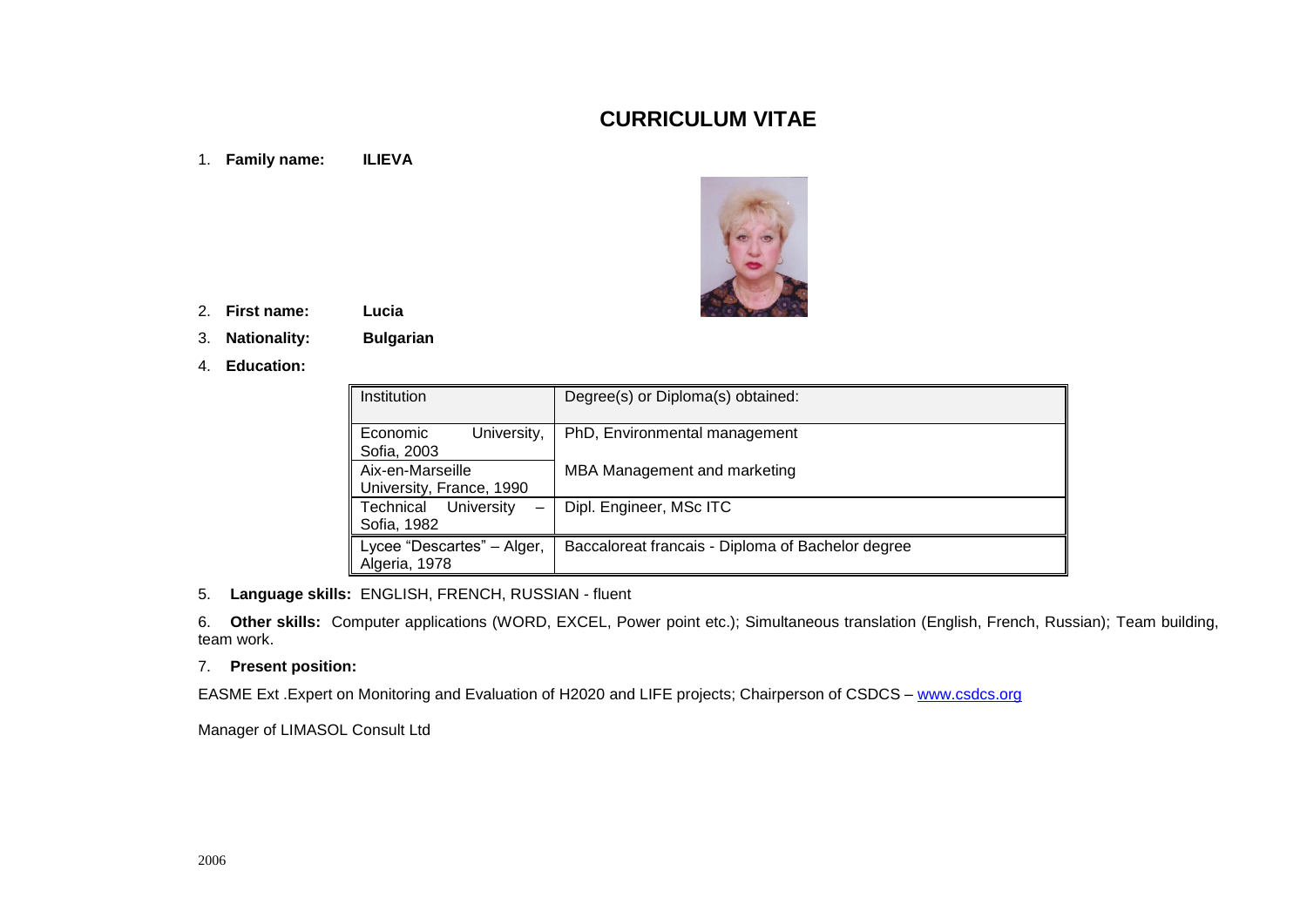## 8. **Professional experience**

| Date from - Date to         | Location  | Company                          | <b>Position</b>                                                                                                       | <b>Description</b>                                                                                                                                                                                                                                                                                                                                                                                                                                            |
|-----------------------------|-----------|----------------------------------|-----------------------------------------------------------------------------------------------------------------------|---------------------------------------------------------------------------------------------------------------------------------------------------------------------------------------------------------------------------------------------------------------------------------------------------------------------------------------------------------------------------------------------------------------------------------------------------------------|
|                             |           |                                  |                                                                                                                       |                                                                                                                                                                                                                                                                                                                                                                                                                                                               |
| Oct.2020 ongoing            | <b>EU</b> | EASME/STANTEC                    | <b>CLIMA</b> expert                                                                                                   | Evaluation of LIFE Clima projects                                                                                                                                                                                                                                                                                                                                                                                                                             |
| <b>June 2020</b><br>ongoing | <b>EU</b> | Danube TP                        | Project Manager                                                                                                       | SABRINA Project - analysis of the Eurovelo paths in the Danube<br>countries for safe cycling                                                                                                                                                                                                                                                                                                                                                                  |
| Dec.2018 - ongoing          | <b>EU</b> | EaP                              | Member<br>of<br>EaP<br>the<br>Environmental Panel of the EC<br><b>CSF</b><br>the<br>Transport<br>and<br>Working group | Representative of the Eastern Partnership countries in the EU<br>Environmental panel for EaP. Introducing SEAP and SUMP for EaP<br>countries.                                                                                                                                                                                                                                                                                                                 |
| January 2017-June<br>2019   | <b>EU</b> | Danube TP                        | Project Manager                                                                                                       | TRANSDANUBE. Pearls project - Development of Training strategy on<br>SUMP for 9 Danube countries; Organization of SUMP training for 30<br>representatives of 14 Danube cities from 9 countries; Development of<br>SRTMP (Sustainable Regional Tourism and Mobility Plans) for 14<br>Danube regions; Evaluation of SRTMPs and the training.                                                                                                                    |
| Sept.2016-ongoing           | EU        | <b>EASME - H2020</b>             | Project manager                                                                                                       | CIVITAS ECCENTRIC Project - development and implementation of<br>seven SUMP measures for the City of Ruse together with the municipal<br>experts; Performing the training and awareness raising activities (7<br>regional trainings and 3 national Conferences) for Bulgarian<br>stakeholders; Evaluation of measures.                                                                                                                                        |
| Sept.2016-ongoing           | EU        | <b>EASME - H2020</b>             | Project manager                                                                                                       | CIVITAS PROSPERITY Project - Preparation of Varna SUMP and<br>implementation of preliminary measures (parking policy and awareness<br>rising) together with the municipal experts; Performing the training and<br>awareness raising activities (4 regional seminars for 30 Bulgarian<br>municipalities and one National SUMP Training with international<br>trainers in Varna); Evaluation of training and coaching activities.                               |
| April 2016 - ongoing        | <b>EU</b> | <b>INTERREG</b><br><b>EUROPE</b> | Project manager                                                                                                       | LAST MILE Project - Implementation of MaaS measures in Varna as<br>part of the Varna SUMP; Changing the Regional Strategy by introducing<br>SUMP and mobility management for the first time in Bulgaria by an<br>Agreement with the Varna Regional Administration. Officially appointed<br>by the EC as a SUMP Ambassador for Bulgaria. The project listed by<br>INTERREG EUROPE among the top 5 successful projects (a video is<br>on preparation by the JS) |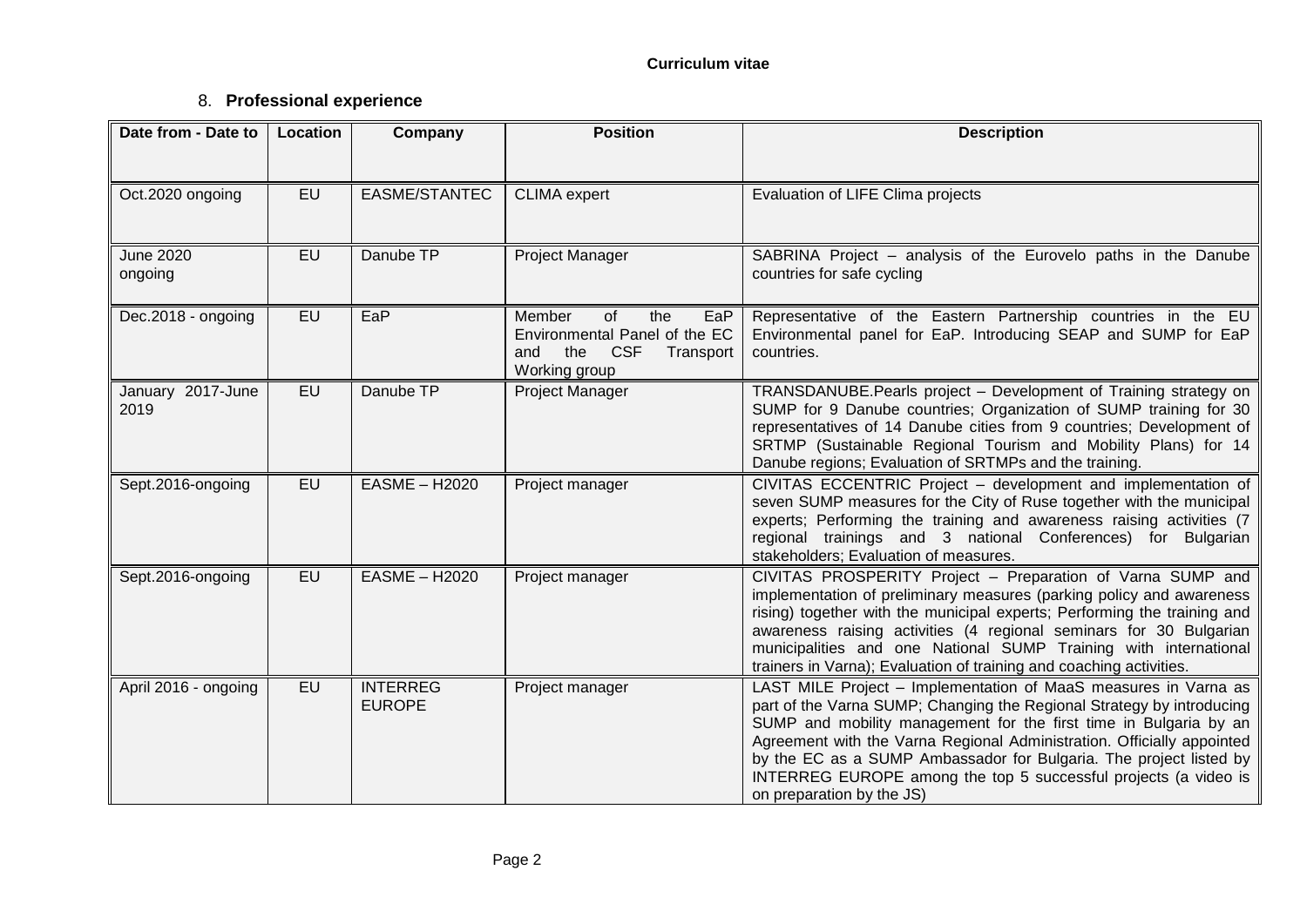| January<br>2015-<br>ongoing                  | EU        | <b>INEA-EASME</b>                          | HORIZON2020 expert                                                         | Monitoring and evaluation of H2020 proposals in the area of sustainable<br>transport, mobility and ITC. More than 20 projects monitored and<br>evaluated                                                                                                                            |
|----------------------------------------------|-----------|--------------------------------------------|----------------------------------------------------------------------------|-------------------------------------------------------------------------------------------------------------------------------------------------------------------------------------------------------------------------------------------------------------------------------------|
| 2015<br>January<br>$\blacksquare$<br>ongoing | <b>EU</b> | <b>REA-EASME</b>                           | HORIZON2020 expert                                                         | Evaluation of H2020 SME proposals in area<br>of sustainable<br>transportation. More than 200 SMEInst Phase 1<br>and 2 projects<br>evaluated.                                                                                                                                        |
| $Oct.2014 -$<br>Dec2018                      | EU        | <b>DG</b><br><b>ENVIRONMENT</b>            | LIFE 2014-2020 evaluation<br>expert                                        | Evaluation of LIFE proposals - 60 projects evaluated.                                                                                                                                                                                                                               |
| $Feb2014 -$<br>Feb.2017                      | EU        | <b>EASME</b> project<br><b>TSG-network</b> | Project manager                                                            | Mobility training in schools through Traffic Snake Game. Organization of<br>training events for school children and their teachers in 100 Bulgarian<br>schools all over the country.                                                                                                |
| Sept.2013 -ongoing                           | EU        | EACI-QUEST<br>Academy                      | <b>Certified QUEST-auditor</b>                                             | Auditing of EU cities transport systems following the QUEST-<br>methodology approved by the EC. Official certificate for SUMP Auditor.                                                                                                                                              |
| Jan.2013 - ongoing                           | EU        | DG MOVE                                    | Member of SUMP Expert group                                                | Developing and implementation of SUMP in EU MS. Organizing 6<br>trainings in Bulgaria with SUMP Trainers from EC and other<br>organizations (Jaspers, EBRD< WB).                                                                                                                    |
| June 2013 - June<br>2016                     | EU        | <b>EASME</b> project<br><b>BUMP</b>        | Project manager                                                            | Organizing and providing a SUMP training for 20 Bulgarian<br>municipalities; Translating and adapting the EU SUMP Guidelines for<br>Bulgaria; Development of SUMP for 10 Bulgarian cities (SUMPs<br>approved officially by the City Councils and in implementation in 5 of<br>them) |
| $Oct.2012 -$<br>Sept.2014                    | EU/BG     | SEE project<br><b>TRANSDANUBE</b>          | Project manager                                                            | Managing the project implementation in Bulgaria Danube region.<br>Developing the concept of sustainable mobility and SUMP in the cities<br>along Danube. Organizing trainings for 20 municipalities.                                                                                |
| March 2012 -<br>March 2015                   | EU/BG     | <b>EACI</b> project<br><b>SEEMORE</b>      | Project manager of EACI-<br>funded SEEMORE--project for<br><b>Bulgaria</b> | Managing the project implementation in Bulgaria Black sea region and<br>organizing series of trainings (10) on mobility management and SUMP.<br>Implementing mobility measures in three municipalities and Albena<br>resort (received a Blue Flag after implementation).            |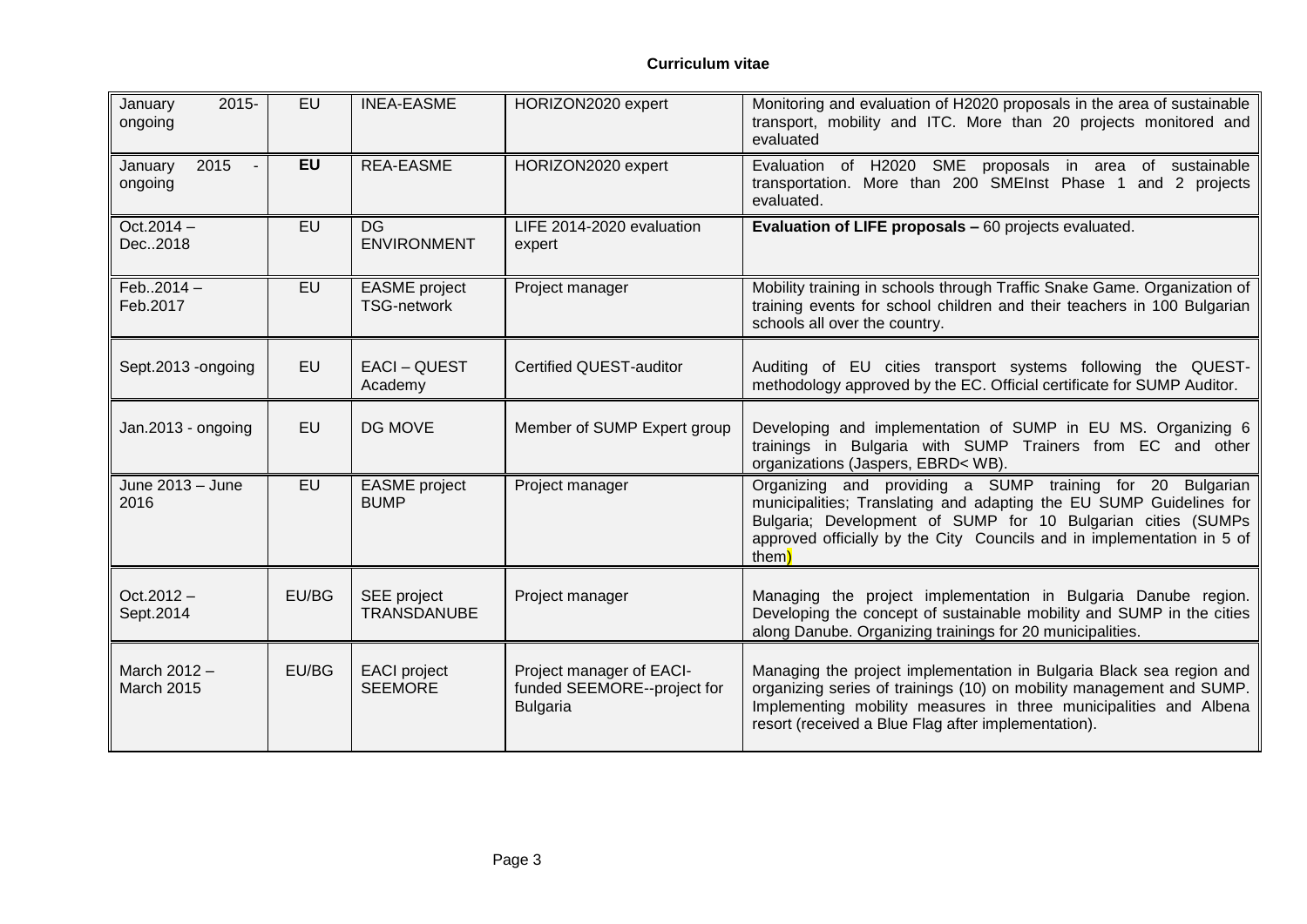| March. $2012 -$ till<br>present                    | <b>Bulgaria</b> | <b>EACI project ELTIS</b><br><b>PLUS</b>                          | <b>National SUMP Focal Point</b>                                                                                                        | Performing SUMP-trainings for 10 municipalities and state transport<br>experts (awareness raising and technical); translating and disseminating<br><b>SUMP-brochures</b>                                                                                                                                                                                                                                                                                                       |
|----------------------------------------------------|-----------------|-------------------------------------------------------------------|-----------------------------------------------------------------------------------------------------------------------------------------|--------------------------------------------------------------------------------------------------------------------------------------------------------------------------------------------------------------------------------------------------------------------------------------------------------------------------------------------------------------------------------------------------------------------------------------------------------------------------------|
| Sept.2010 - till<br>present                        | EU/BG           | <b>EPOMM</b> network                                              | Member of IPC for ECOMM                                                                                                                 | Participating in the evaluation of the proposals for ECOMM and in the<br>annual preparation meetings for the event; promotion of ECOMM in<br>Bulgaria.                                                                                                                                                                                                                                                                                                                         |
| Sept.2010<br>till<br>present                       | <b>Bulgaria</b> | Ministry of<br>Regional<br>Development and<br><b>Public Works</b> | <b>First Level Controller External</b><br>programs &<br>OP evaluator                                                                    | Performing FLC of projects for regional development funded under all<br>external programs managed by the MRDPW (CBC, SEE, Black sea<br>program, INTERREG, INTERACT, ESPON. Working with municipalities<br>and NGOs.                                                                                                                                                                                                                                                            |
| Jan.2010<br>till<br>present                        | Sofia           | <b>National Assembly</b>                                          | <b>Member of Consultative</b><br>Council on Euro-funds and<br>control of implementation of<br>Rural Program and Operational<br>programs | Main functions: to discuss the absorption of the EU funds and the<br>implementation of measures of the Rural program and the OP in<br>Bulgaria; to control the Implementation Agencies in the process of<br>distributing grants and monitoring; to propose new measures for the<br>period 2014-2020 for the national planning and using of funds; to<br>participate in meetings of the ministerial council related to EU-funding<br>and National Strategic referent framework. |
| till<br>Jan.2009-<br>present                       | <b>Bulgaria</b> | Council of<br><b>Ministers</b>                                    | Member of the Committee for<br>observation of the National<br><b>Strategic Reference</b><br>Framework 2007-2013                         | Main functions: to control the implementation of priority measures of<br>NSRF, to discuss some changes and to propose and vote new<br>measures for 2014-2020                                                                                                                                                                                                                                                                                                                   |
| Jan.2009<br>till<br>present                        | <b>Bulgaria</b> | Ministry of<br>Agriculture                                        | <b>LEADER Consultant</b>                                                                                                                | Elaboration of Strategies for local development of LIG; training and<br>consulting LIG.                                                                                                                                                                                                                                                                                                                                                                                        |
| Sept.2008<br>$\overline{\phantom{0}}$<br>Sept.2011 | EU/BG           | <b>EACI</b> project<br><b>BENEFIT</b>                             | Project manager of EACI-<br>funded BENEFIT-project for<br><b>Bulgaria</b>                                                               | Managing the project implementation in Bulgaria and introducing the<br>term of mobility management for the first time in the country;<br>implementation of series of trainings on mobility management in Sofia.                                                                                                                                                                                                                                                                |
| June 2009<br>till<br>$\sim$<br>present             | EU/BG           | <b>EACI</b> project<br><b>EPOMM PLUS</b>                          | Project manager of EACI-<br>funded EPOMM PLUS project<br>for Bulgaria                                                                   | Managing the project implementation in Bulgaria by creating a national<br>network; performing the role of national EPOMM Coordinator                                                                                                                                                                                                                                                                                                                                           |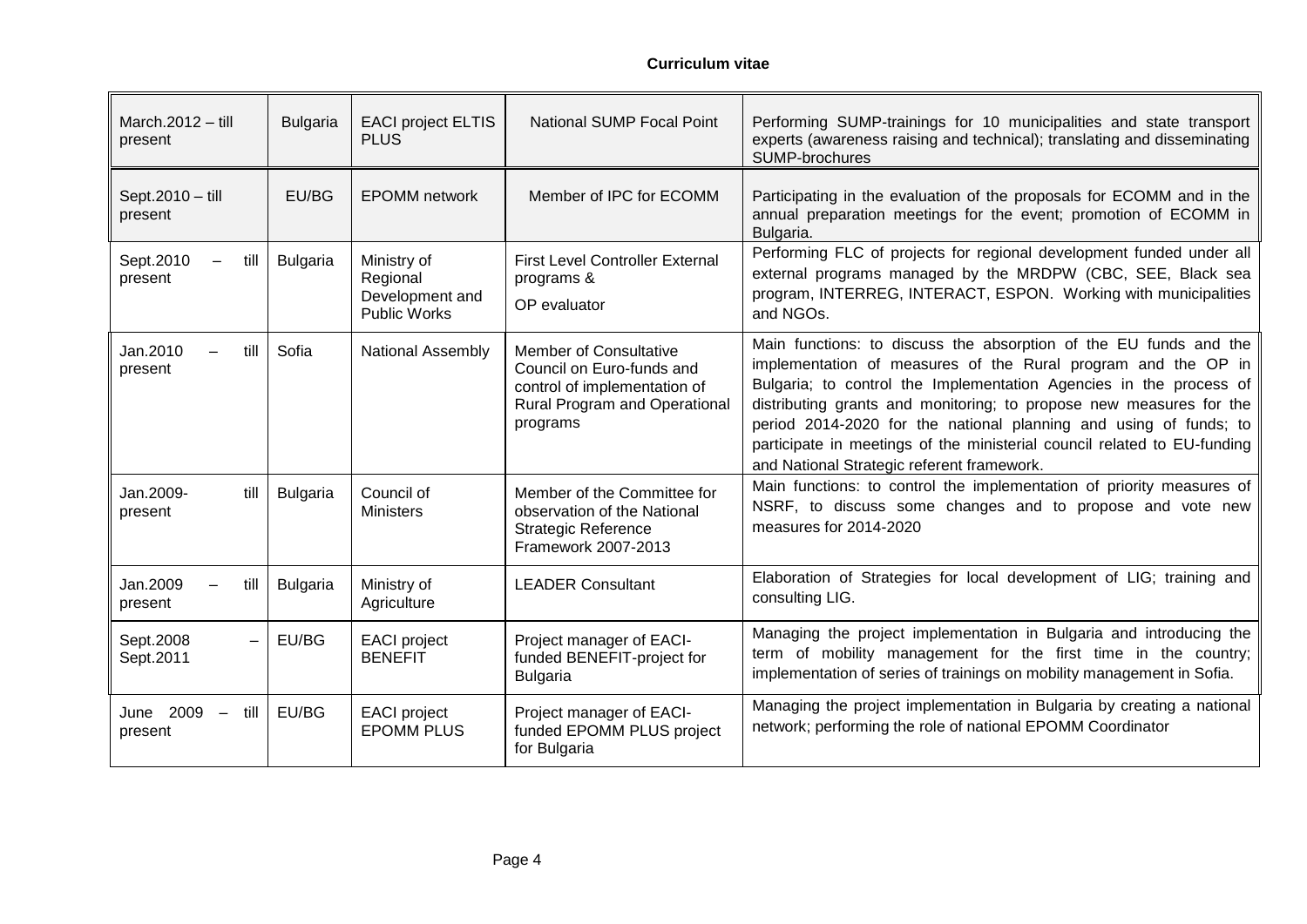| Jan.2005<br>till<br>present | Sofia                      | Council of<br><b>Ministers</b>                          | Member of Permanent<br>consulting group on SF for<br><b>Bulgaria</b>             | As a follow up of PHARE 2003/B7-030 Project "Impact on EU-integration<br>on new member and candidate countries".                                                                        |
|-----------------------------|----------------------------|---------------------------------------------------------|----------------------------------------------------------------------------------|-----------------------------------------------------------------------------------------------------------------------------------------------------------------------------------------|
| Sept.2008<br>Sept.2014      | <b>Brussels</b><br>& Sofia | ALDA & EU<br>Directorate on<br>Education and<br>Culture | Consultant                                                                       | Training and consulting on "Europe for Citizens" programme                                                                                                                              |
| $05 - 09.2008$              | <b>Bulgaria</b>            | Ministry of finances<br>and CICI Dominus<br>Spain       | Key expert - training, TA                                                        | EuropeAid/122330/D/SER/BG "TA for project activities for integration of<br>ethnic minorities with special focus on Roma"                                                                |
| Feb.2008-Aug.2009           | Sofia                      | Ministry of State<br>Administration                     | Project manager and key<br>trainer                                               | OPAC Project 07-23-14C "Partner network for Euro-dialogue and<br>Cooperation"                                                                                                           |
| 2008-<br>Sept.<br>Aug.2011  | EU                         | Intelligent Energy<br>Europe-EC                         | Project coordinator - BG                                                         | IEEE 2007 Project BENEFIT - Advanced Measures For Improving<br><b>Urban Mobility</b>                                                                                                    |
| Jan.2007 - to date          | Sofia                      | Min. of finances                                        | Project manager and key<br>trainer                                               | PHARE BG2004/016-711.01.01 - Development of Civil Society -<br>"Enhancing the NGO role by training and networking"                                                                      |
| Jan.2005<br>till<br>present | Sofia                      | Council of<br><b>Ministers</b>                          | Member of Permanent<br>consulting group on SF for<br><b>Bulgaria and Romania</b> | As a follow up of PHARE 2003/B7-030 Project "Impact on EU-integration<br>on new member and candidate countries".                                                                        |
| Jan. $2005 -$ to date       | <b>Bulgaria</b>            | Consortium "EU-<br>training seminars"                   | General manager & trainer                                                        | Training on EU-funding policy, project management and structural funds<br>in BG. 60 seminars delivered to LG. NGOs and businesses.                                                      |
| March $1992 - to$<br>date   | Sofia                      | <b>LIMASOL Consult</b><br>Ltd                           | General manager                                                                  | EU Projects' management, marketing surveys and strategies, training on<br>EU Structural funds, sustainable development, regional strategies, EIA,<br><b>EMS EU Projects' management</b> |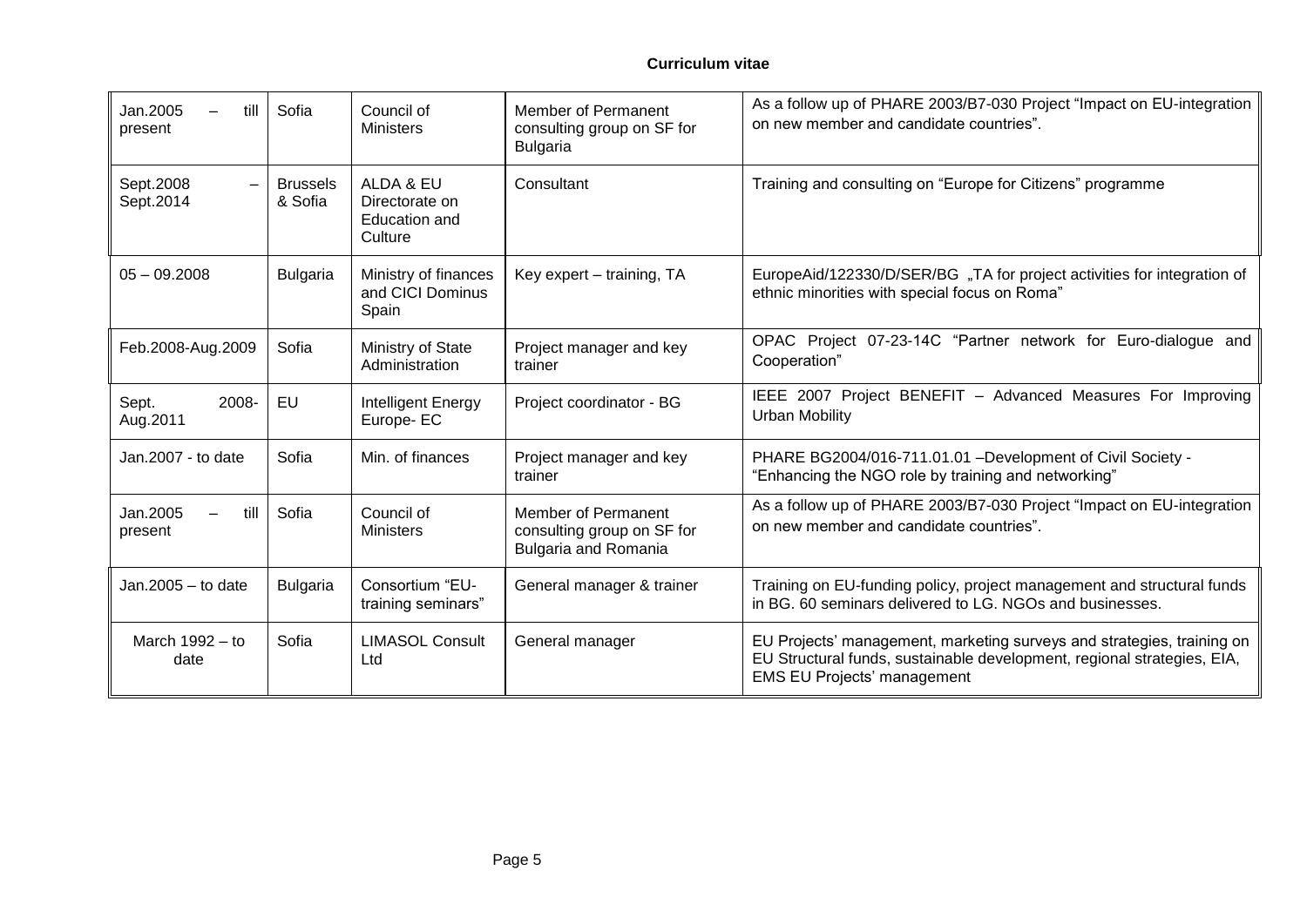| Jan.2003-June<br>2005     | Sofia                          | Min.of Economy                                   | Key expert TA                                                   | PHARE BG 0102.03 Development of Bulgarian Cultural Tourism -<br>Technical Assistance: Key expert in Implementation of PHARE funded<br>projects on regional level                                                                                                                                                                                                                |
|---------------------------|--------------------------------|--------------------------------------------------|-----------------------------------------------------------------|---------------------------------------------------------------------------------------------------------------------------------------------------------------------------------------------------------------------------------------------------------------------------------------------------------------------------------------------------------------------------------|
|                           |                                |                                                  |                                                                 | Technical assistance in preparation of Call for proposals, performing<br>clarification seminars, observing the process of evaluation of proposals,<br>assisting the project development and monitoring and evaluation of<br>projects' implementation; reporting about the progress of approved<br>projects; training of regional PHARE -coordinators of the Min. of<br>Economy. |
| Jan.-Dec.2005             | Sofia                          | OSI-Sofia                                        | Project Manager                                                 | Evaluation of the Trans-border cooperation programme Bulgaria-<br>Romania in Danube-Black Sea basin, OSI&WB - Analysis of the results<br>from trans-border projects in Danube/Black Sea region and elaboration<br>of a Strategy for regional rural cooperation for environmental<br>preservation and sustainable development BG-RO.                                             |
| $Jan.2005 -$<br>Sept.2005 | Sofia                          | Dutch Embassy-<br><b>MATRA/KNIP</b><br>Programme | <b>Project Manager</b>                                          | Initiative for biodiversity conservation in Yambol region<br>Managing the project activities – research of rare species in the region,<br>training of local schools' staff in biodiversity conservation, elaboration of<br>strategy for environmental protection.                                                                                                               |
| $Jan.2003 -$<br>Sept.2004 | Sofia                          | Min. of Labour and<br>social policy              | Trainer on Motivation and<br>Adaptation of unemployed<br>people | PHARE BG 0104.02 Initiatives on the Bulgarian labour market                                                                                                                                                                                                                                                                                                                     |
| $Jan.2000 -$<br>Dec.2004  | Sofia                          | GTZ-bureau Sofia<br>at the German<br>Embassy     | Local Senior consultant on ITC-<br>sector                       | Strengthening the Economy and Employment in Bulgaria - project<br>financed by GTZ-Germany and developed by GOPA-Germany<br>Working with German consultants on companies' and regional strategies<br>for development; performing branch marketing surveys,                                                                                                                       |
| Sept. 1992 - July<br>2004 | Sofia                          | Economic<br><b>University</b>                    | Assoc. Professor                                                | Teaching management and marketing                                                                                                                                                                                                                                                                                                                                               |
| Jan.-Dec.2003             | Sofia,<br><b>Buchare</b><br>st | OSI-Budapest,<br>East-east Program               | Project manager                                                 | The youth in support of community<br>Managing the project's activities; elaborating of training programs;<br>development of local strategies for youth participation in the planning<br>process;                                                                                                                                                                                |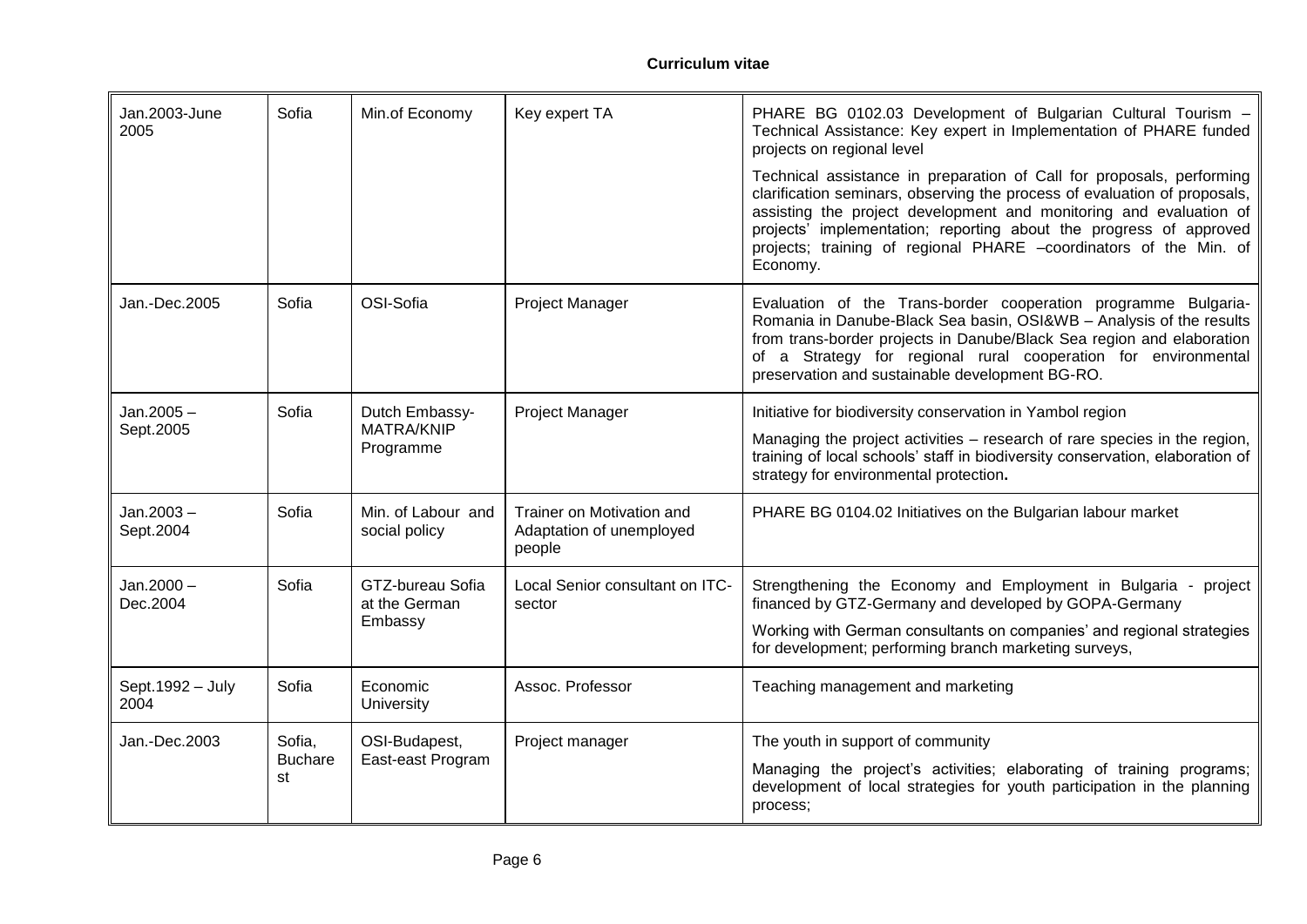| Sept.2002-July<br>2003  | Sofia-<br><b>Budapes</b>       | OSI-Budapest                                   | Project manager                | "Housing the poor"<br>Study of housing policy in Bulgaria and elaboration of a Strategy for<br>Social Housing for Roma People (Transmitted to the Ministry of<br>Regional Development in September 2003), LGI OSI Europe<br>Foundation Fellowship, Housing the Poor                                       |
|-------------------------|--------------------------------|------------------------------------------------|--------------------------------|-----------------------------------------------------------------------------------------------------------------------------------------------------------------------------------------------------------------------------------------------------------------------------------------------------------|
| Sept.2002-<br>Sept.2003 | Sofia                          | OSF-Budapest                                   | Senior Fellow                  | CRC-SEP Fellowship, CEU, Dept. of Environmental Sciences<br>Elaboration of Regional Development Strategy and Environment<br>Preservation Plan for Velingrad Municipality                                                                                                                                  |
| Jan.2000-Dec.2001       | Sofia                          | OSF-Budapest                                   | Project manager                | RSS - Development of Sustainable Rural Tourism in Bulgaria<br>Countryside<br>Elaboration of a Strategy for Development of Rural Areas in Bulgaria                                                                                                                                                         |
| June 2000-<br>Sept.2000 | Sofia                          | GTZ-bureau Sofia                               | Project manager                | Development of strategy for ISO9000 and ISO14000 implementation in<br><b>Bulgaria</b>                                                                                                                                                                                                                     |
| Jan. 1999-Dec. 1999     | Sofia,<br><b>Buchare</b><br>st | Environment DG of<br>the European<br>Comission | Project manager for Bulgaria   | <b>EMAS Eastwards project</b><br>Research of environmental<br>activities in Bulgaria<br>and<br>their<br>implementation in regional strategies; comparative analysis with EU-<br>countries and Romania                                                                                                     |
| Jan. 1994 -<br>Dec.1999 | Sofia                          | GTZ-bureau Sofia<br>at the German<br>Embassy   | <b>Local Senior Consultant</b> | IBD-project (Integrated Consultancy Services) for SME development in<br>Bulgaria, funded by GTZ-Germany<br>Delivering consulting services to Bulgarian companies; working together<br>with German consultants assisting them in elaboration of branch<br>strategies for development; training activities. |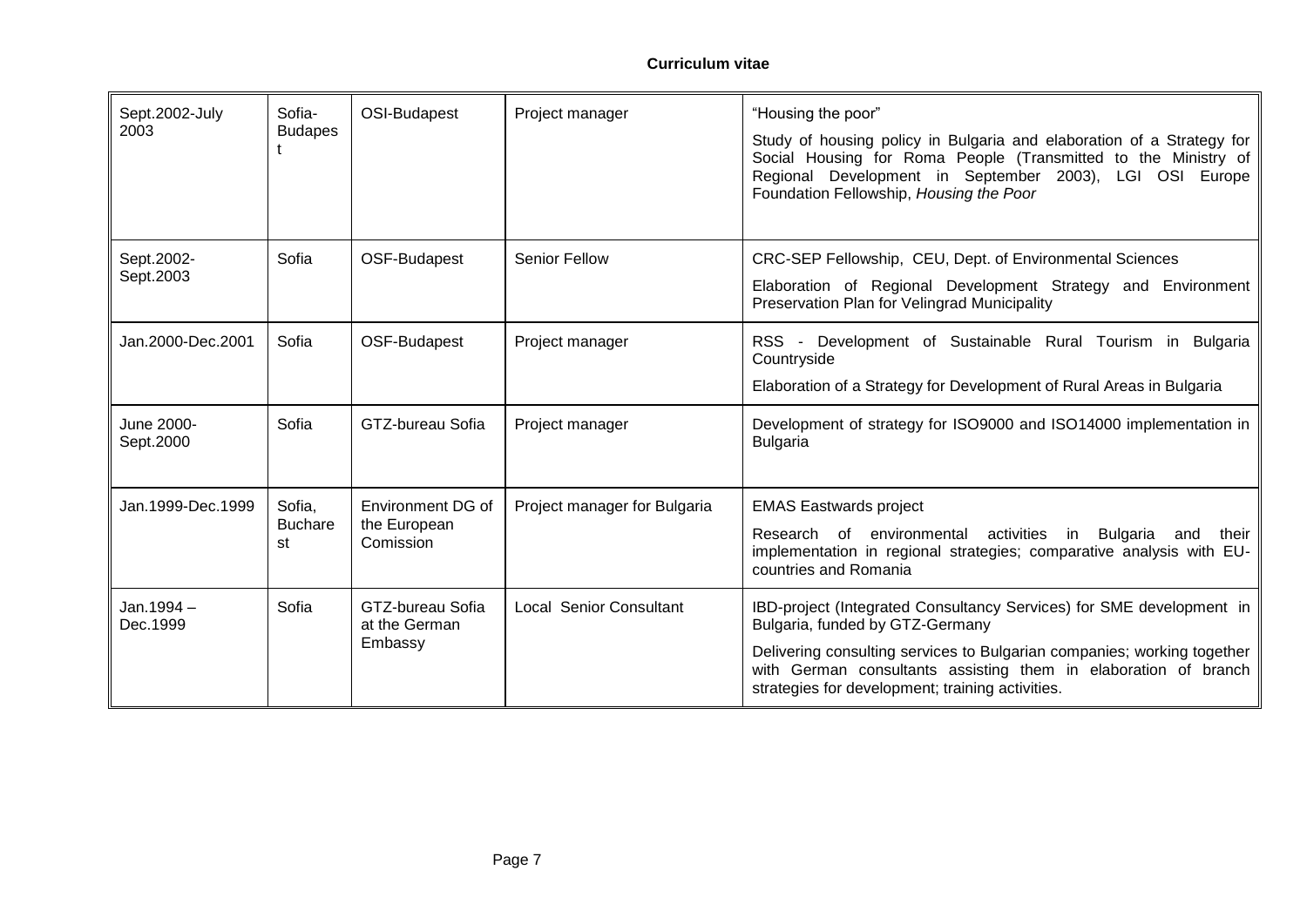| Jan. - Dec. 1998          | Sofia,<br>Lodz | OSF-Budapest                       | Project manager for Bulgaria                 | The Role of the Municipalities in Poland and Bulgaria for the Cultural<br>Tourism development and Environmental Protection (with Lodz<br>University)<br>Research activities, general management, training of students in<br>Bulgaria (NBU) and Poland (Lodz University). |
|---------------------------|----------------|------------------------------------|----------------------------------------------|--------------------------------------------------------------------------------------------------------------------------------------------------------------------------------------------------------------------------------------------------------------------------|
| Jan.1997 -<br>May1998     | Sofia          | <b>USA DemNet</b>                  | Project Manager                              | Sustainable Rural Tourism Development of Koprivstitza Region<br>Elaborating a strategy for sustainable development, training local<br>government                                                                                                                         |
| May-Sept.1997             | Sofia          | USA, Delaware<br><b>University</b> | Lecturer on marketing,<br>advertising and PR | Media Management Training program in Bulgaria                                                                                                                                                                                                                            |
| Sept. 1992 - July<br>1997 | Sofia          | <b>NBU</b>                         | Program Director                             | Managing Chairs of Tourism and Advertising, teaching management<br>and marketing in tourism                                                                                                                                                                              |
| Jan.1996 - Dec.1997       | Sofia          | PHARE Program                      | Project partner                              | Sustainable development of the Danube and Black sea regions of<br>Bulgaria and Romania - PHARE, 1996-97, Marketing surveys and<br>analyses of principal pollutants in these regions                                                                                      |
| Jan.1995 - Dec.1997       | Sofia          | Gotze Delchev<br>Municipality      | Project partner                              | REMDEP /Sustainable tourism development of the Gotze Delchev<br>Municipality/ funded by the British Know How Fund/<br>Survey of tourism sites and development of strategy for sustainable<br>tourism development                                                         |
| Jan.1995 - Dec.1996       | Sofia          | Smolyan<br>municipality            | Project partner                              | PREST /Pirin Rila Sustainable Tourism Development /funded by the<br>British Know How Fund/<br>Survey of tourism sites and development of strategy for sustainable<br>tourism development                                                                                 |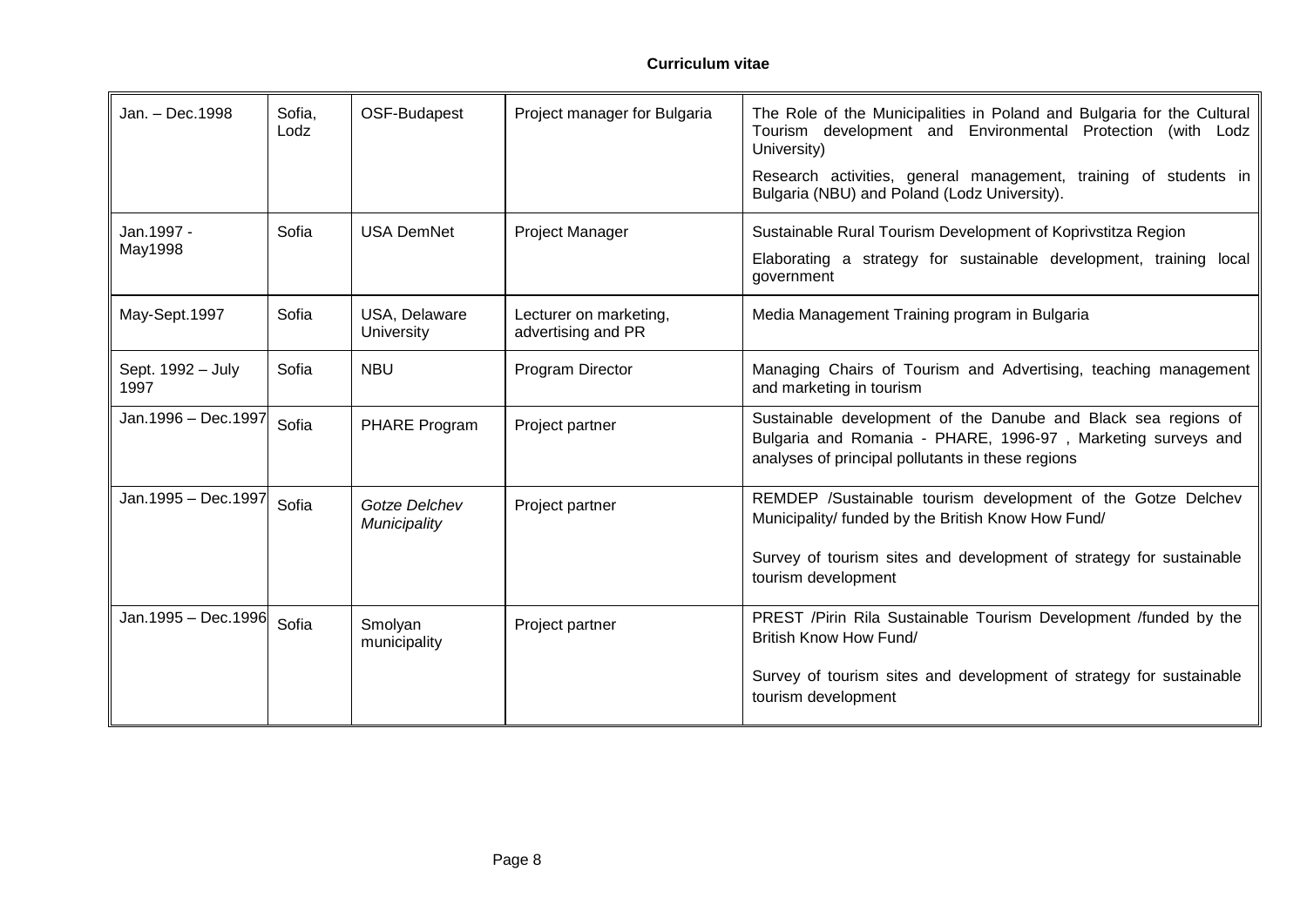#### **Curriculum vitae**

| Sept.1985 - Dec.1988 Sofia |       | Institute of<br>Complex<br>Automation | Senior Scientific Assistant - II<br>a.                              | Head of International Department Coordinating the international relationships,<br>Projects' coordinating |
|----------------------------|-------|---------------------------------------|---------------------------------------------------------------------|----------------------------------------------------------------------------------------------------------|
| Jan. 1982 - Sept. 1985     | Sofia | for<br>Institute<br><b>Building</b>   | Instrur Junior<br>assistant<br>research<br>informatics - III-I deg. | Software for industrial management systems                                                               |

### 9. **Other relevant information** (e.g., Publications)

**Participation in all 6 EU SUMP Conferences**; Speaker on SRTMP at the SUMP Conference in Nicosia 2019; Speaker on Role of SUMP for Climate change mitigation at the SUMP Conference in Groningen 2019

**Participation in all ECOMM Conferences since 2010** with presentations about SUMP and mobility management (Bulgarian cases)

**Participation in the POLIS Conference in 2012** with presentation about the Sofia Parking policy.

LEADER Consultant – Ministry of Agriculture, 2008 *Training certificates*

- LGI-OSI First Managing of Multiethnic Community and Conflicts Resolution Jamboree, Budapest Youth Center, June 2006
- LGI-OSI Second Managing Ethnic Diversity Training Jamboree, Budapest Youth Center, June 2007
- Decentralisation and Local Governance of SEE, Joint Vienna Institute, Vienna, Austria, April 2004, Training of Trainers
- Social partnership and democratic NGO-management, European initiative for democracy and human Rights, Management Academie Sachsen, Drezden-Berlin, November 2001
- REFA-trainer (Industrial & Project management), GTZ-Germany, 2000-2001
- **CEU/SUN:**
	- **Environmental Impact Assessment Training Program - July 1997**
	- **Business and Ecology - July 2000**
- **Application of EMS Principles to Urban Management - UNEP-IETC, REC – Szentendre, Hungary, June 1999**
- **Political Economy of the Environment - EDI of the World Bank & University "Politecnica" of Bucharest - UNESCO Chair Environmental Program, Bucharest, Romania – May 1996**

 Consulting Skills Development Programme/SME Development Programme - PHARE/ CDC,GFA-IMC Germany, June- August 1992 *Attendance Certificates*